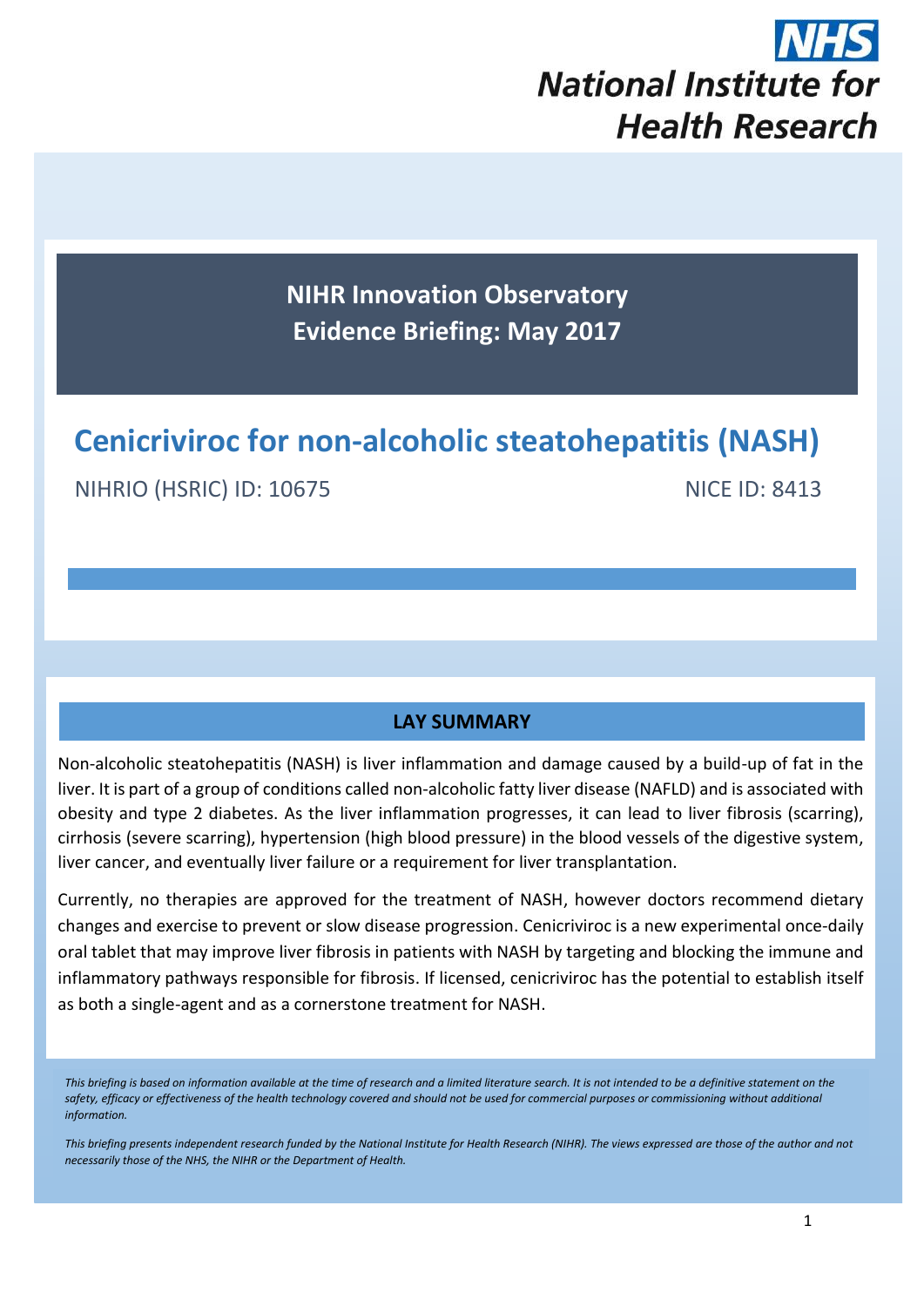# **TARGET GROUP**

Non-alcoholic steatohepatitis (NASH) in adults with liver fibrosis – first line

# **TECHNOLOGY**

# **DESCRIPTION**

Cenicriviroc (CVC; TAK-652; TBR-652) is a dual inhibitor of chemokine receptor 5 (CCR5) and chemokine receptor 2 (CCR2) pathways under development for the treatment of NASH in adults with liver fibrosis.<sup>1</sup> Immune and inflammatory responses to liver cell damage are mediated through a welldescribed signalling network of liver and immune cells. When fat accumulates in the liver it causes tissue injury which is sensed by Kupffer cells and which subsequently activate and respond to liver cell damage. Activated Kupffer cells initiate an inflammatory response to the liver injury and with other pro-inflammatory macrophages activate hepatic stellate cells that differentiate into cells responsible for liver fibrosis. The CCR2 and CCR5 signalling pathways play a central role throughout this process.<sup>1</sup>

In a phase II clinical trial, cenicriviroc was administered orally at 150mg once daily in the morning with food for 2 years. 2

Cenicriviroc does not currently have marketing authorisation in the EU for any indication.

Cenicriviroc is currently in a phase III trial for the treatment of liver fibrosis in adult subjects with NASH<sup>3</sup> and phase II trials for:

- Primary sclerosing cholangitis<sup>4</sup>
- Prediabetes or type 2 diabetes mellitus (T2DM) and Non Alcoholic Fatty Liver Disease (NAFLD). 5

# **INNOVATION and/or ADVANTAGES**

If licensed, this novel drug will offer an additional treatment option for patients with NASH, a condition for which there is currently no approved therapy.<sup>6</sup>

# **DEVELOPER**

Tobira Therapeutics, Inc.

# **AVAILABILITY, LAUNCH or MARKETING**

The company anticipate a market launch in the EU in 2019.<sup>1</sup>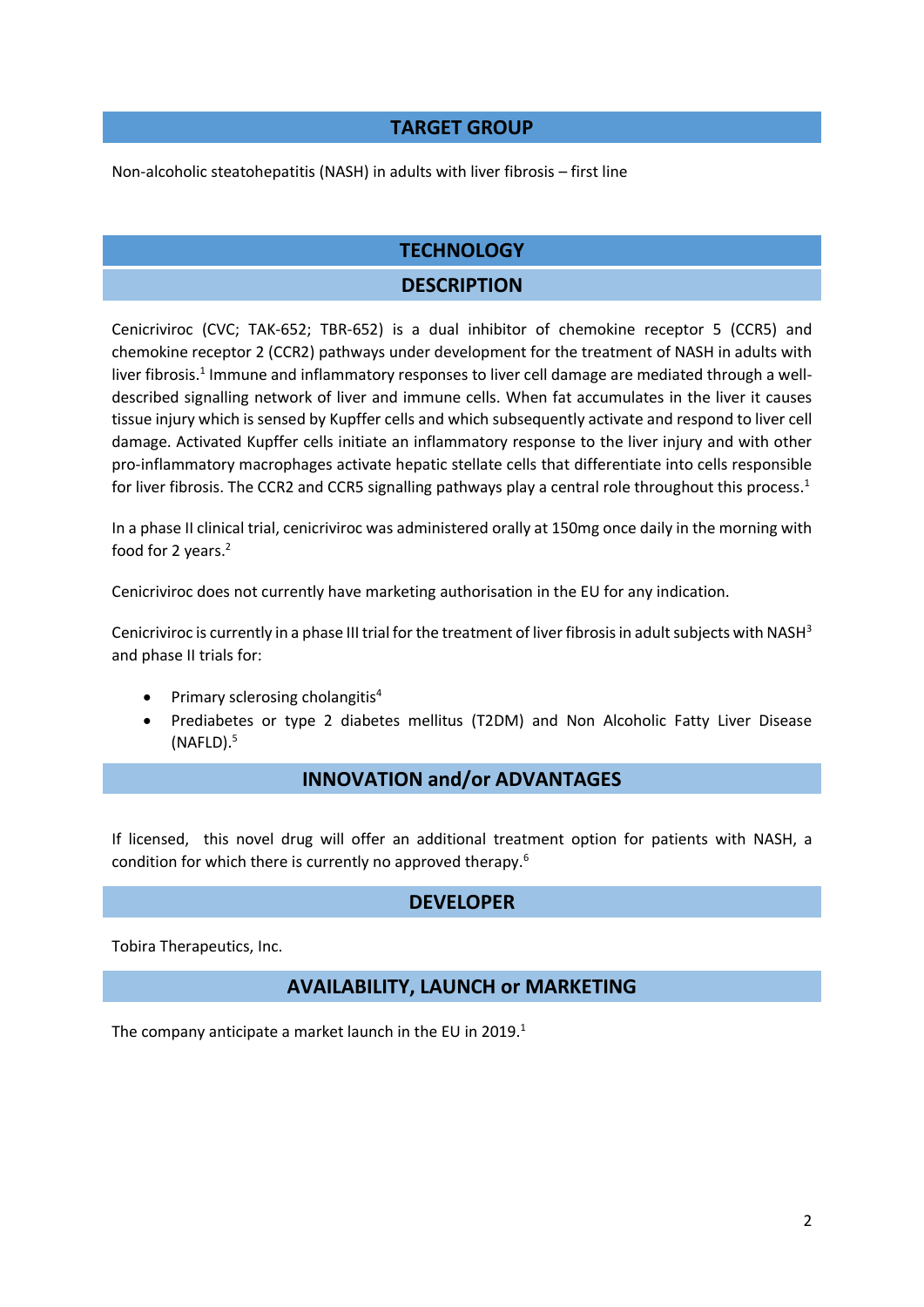# **PATIENT GROUP**

#### **BACKGROUND**

Non-alcoholic fatty liver disease (NAFLD) is a relatively recent disease. Largely lifestyle related, it is not linked to excess alcohol consumption but is commonly associated with obesity and obesity-related disorders (e.g. type 2 diabetes mellitus [T2DM] and metabolic syndrome). <sup>7</sup> NAFLD represents a spectrum of liver conditions, ranging from fatty liver through to cirrhosis and liver cancer.<sup>8</sup> NASH is a more aggressive form of NAFLD where there is inflammation in and around the fatty liver cells developing over a long period of time. This ongoing inflammation leads to a build-up of scar tissue in the liver (fibrosis) and can lead to cirrhosis.<sup>9</sup>

NASH is often termed a silent killer as there are minimal symptoms. It is seen more often in women than in men and more frequently in people with diabetes, obesity, and insulin resistance with ages ranging between 40 and 60 years.<sup>10</sup> In later stages of the disease, patients report symptoms of fatigue, weight loss, weakness and a dull or aching pain over the lower right side of the ribs. Having high levels of fat in the liver is also associated with an increased risk of comorbidities such as diabetes, heart attacks and strokes. If cirrhosis developsin patients, more severe symptoms develop such as yellowing of the skin and the whites of the eyes, itchy skin, and swelling in the legs, ankles, feet or stomach.<sup>11</sup>

# **CLINICAL NEED and BURDEN OF DISEASE**

The prevalence of NASH is difficult to estimate and is not precisely known as many patients are thought to remain asymptomatic. However, estimates suggest that about 2 to 5% of the UK population have NASH.<sup>12</sup> In 2015-2016, there were 4,973 admissions due to inflammatory liver disease, unspecified (ICD-K75) in England, resulting in 42,661 bed days and 8,597 finished consultant episodes. 13

The population likely to be eligible to receive cenicriviroc could not easily be estimated from available routine published sources.

# **PATIENT PATHWAY**

#### **RELEVANT GUIDANCE**

#### **NICE GUIDANCE**

- NICE clinical guideline. Obesity: identification, assessment and management (CG189). November 2014
- NICE guidelines. Non-alcoholic fatty liver disease (NAFLD): assessment and management (NG49). July 2016
- NICE guidelines. Cirrhosis in over 16s: assessment and management (NG50). July 2016
- NICE quality standard. Obesity in adults: prevention and lifestyle weight management programmes (QS111). January 2016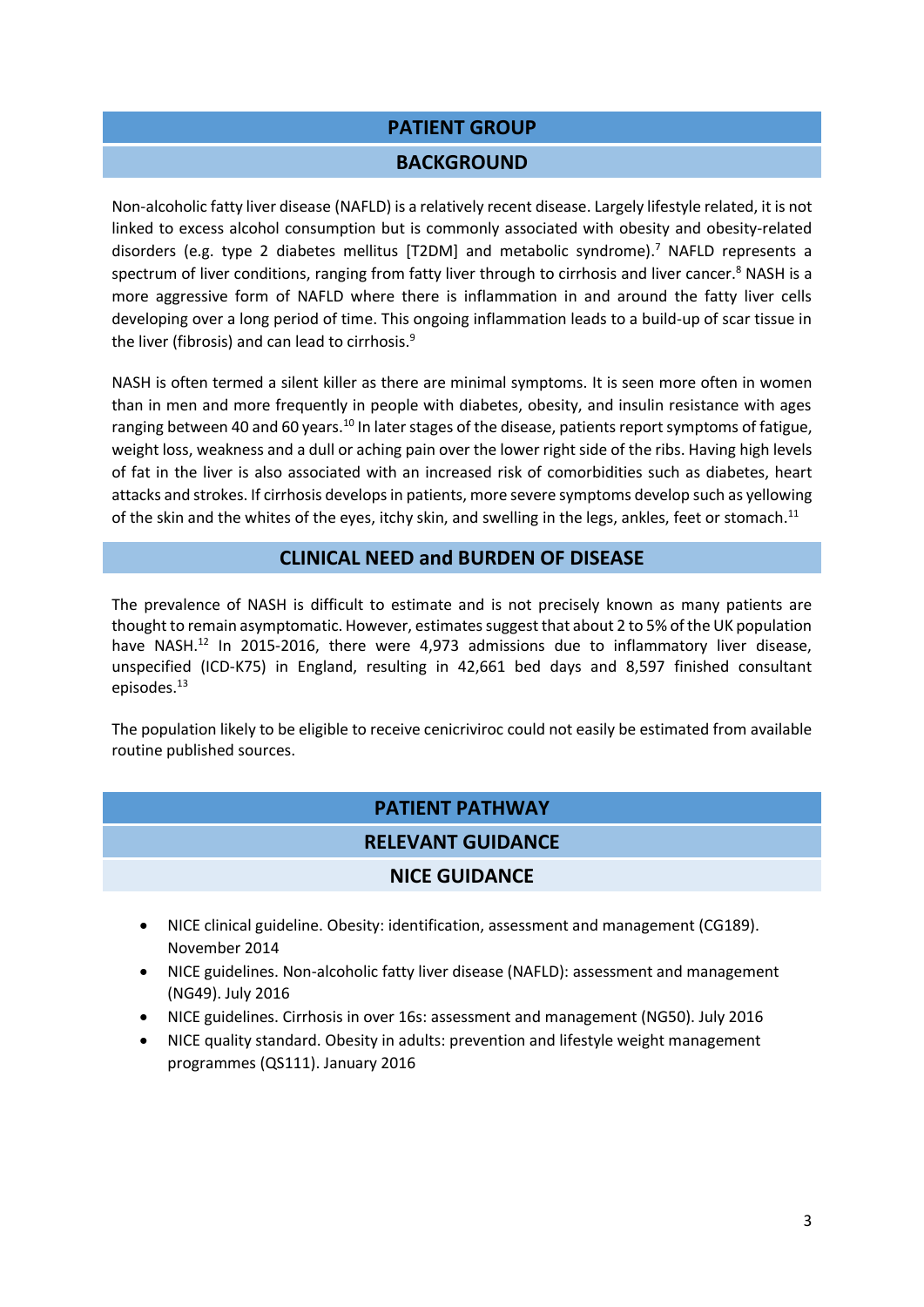#### **NHS ENGLAND and POLICY GUIDANCE**

- NHS England. 2013/14 NHS Standard Contract for Hepatobiliary and Pancreas (Adult). A02/S/a.
- NHS England. 2013/14 NHS Standard Contract for Severe and Complex Obesity (All Ages). A05/S/a
- NHS England. Clinical Commissioning Policy: Complex and Specialised Obesity Surgery. NHSCB/A05/P/a. April 2013

#### **OTHER GUIDANCE**

- Yorkshire and Humber Liver Network. Primary Care Guidance Program: Non-Alcohol related Fatty Liver Disease (NAFLD) Guidance on Management in Primary Care. 2016.<sup>14</sup>
- American College of Gastroenterology: Diagnosis and Management of Non-alcoholic Fatty Liver Disease: Practice Guideline by the American Association for the Study of Liver Diseases, American College of Gastroenterology, and the American Gastroenterological Association. 2012.<sup>7</sup>

# **CURRENT TREATMENT OPTIONS**

Currently no therapies are approved and recommended for the treatment of NASH in the UK, but making healthy lifestyle choices, maintaining a healthy weight by eating a well-balanced diet and taking regular exercise is the best way to prevent NASH.<sup>9</sup>

Treatment may be recommended for associated conditions such as high blood pressure, diabetes and high cholesterol.<sup>11</sup> Guidelines recommend that patients with biopsy-proven NASH, where lifestyle intervention has failed, either liver-directed pharmacotherapy with pioglitazone or vitamin E can be considered. Neither pioglitazone nor vitamin E have a UK marketing authorisation for this indication. 15

# **EFFICACY and SAFETY**

| <b>Trial</b>                 | Non-alcoholic steatohepatitis in adults with liver fibrosis (AURORA),<br>NCT03028740; Cenicriviroc; cenicriviroc vs placebo; phase III |  |
|------------------------------|----------------------------------------------------------------------------------------------------------------------------------------|--|
| <b>Sponsor</b>               | Tobira Therapeutics, Inc.                                                                                                              |  |
| <b>Status</b>                | Ongoing, recruiting participants                                                                                                       |  |
| <b>Source of Information</b> | Trial registry <sup>3</sup>                                                                                                            |  |
| Location                     | USA and Puerto Rico                                                                                                                    |  |
| <b>Design</b>                | Randomised, placebo-controlled                                                                                                         |  |
| <b>Participants</b>          | N= 2,000 (planned); aged 18 to 75 years; adult subjects with NASH                                                                      |  |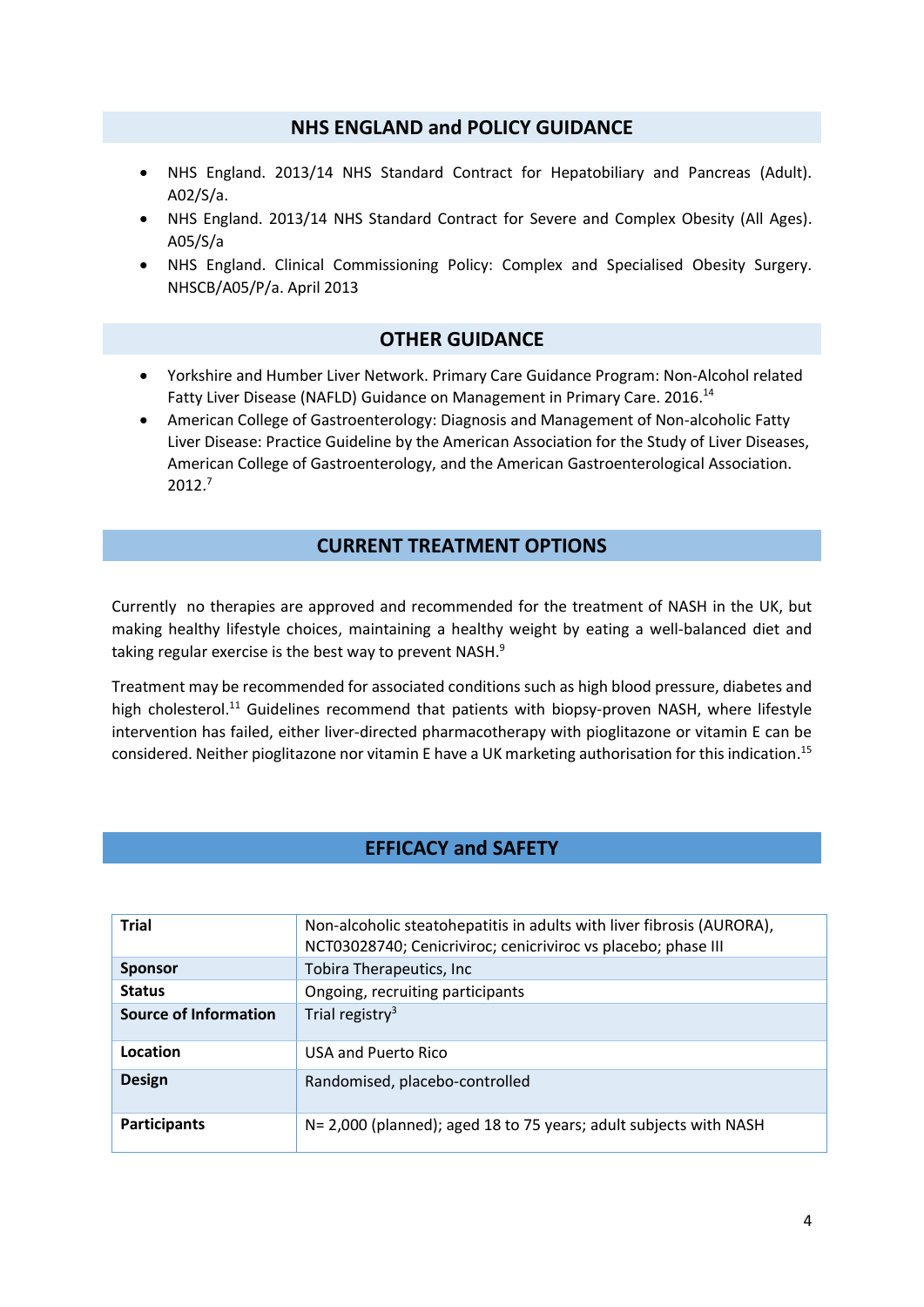| <b>Schedule</b>                   | Participants randomised to one of 2 treatment arms at baseline: one<br>cenicriviroc tablet at a dose of 150mg once daily and<br>placebo tablet once daily until trial is complete                                                            |
|-----------------------------------|----------------------------------------------------------------------------------------------------------------------------------------------------------------------------------------------------------------------------------------------|
| Follow-up                         | Active treatment period for up to 12 to 36 months, follow-up period 24<br>months.                                                                                                                                                            |
| <b>Primary Outcomes</b>           | Liver histology (baseline and week 12), improvement in fibrosis of at least<br>1 stage on the NASH CRN system and no worsening of steatohepatitis,<br>liver related clinical outcomes and all-cause mortality (end of study est. 5<br>years) |
| <b>Secondary Outcomes</b>         | Liver histology (60 months), improvement in fibrosis by at least 1 stage<br>and no worsening of steatohepatitis (end of study est. 5 years)                                                                                                  |
| <b>Key Results</b>                | $\qquad \qquad \blacksquare$                                                                                                                                                                                                                 |
| <b>Adverse effects (AEs)</b>      | $\overline{\phantom{a}}$                                                                                                                                                                                                                     |
| <b>Expected reporting</b><br>date | Not reported                                                                                                                                                                                                                                 |

| <b>Trial</b>                    | Cenicriviroc for the treatment of<br>NASH in adult subjects with liver<br>fibrosis (CENTAUR),<br>NCT02217475; Cenicriviroc;<br>cenicriviroc vs placebo; phase IIb<br>extension | Rollover study for efficacy of NASH in<br>participants with liver fibrosis,<br>NCT03059446; Cenicriviroc; cenicriviroc<br>(single group assignment); phase IIa<br>extension                                                                                                                    |  |
|---------------------------------|--------------------------------------------------------------------------------------------------------------------------------------------------------------------------------|------------------------------------------------------------------------------------------------------------------------------------------------------------------------------------------------------------------------------------------------------------------------------------------------|--|
| <b>Sponsor</b>                  | Tobira Therapeutics, Inc                                                                                                                                                       | Tobira Therapeutics, Inc.                                                                                                                                                                                                                                                                      |  |
| <b>Status</b>                   | Ongoing                                                                                                                                                                        | Ongoing                                                                                                                                                                                                                                                                                        |  |
| Source of<br><b>Information</b> | Trial registry <sup>2</sup>                                                                                                                                                    | Trial registry <sup>16</sup>                                                                                                                                                                                                                                                                   |  |
| Location                        | EU (incl. UK), USA, Australia and<br>Hong Kong                                                                                                                                 | EU (incl. UK), USA, Australia and Hong<br>Kong                                                                                                                                                                                                                                                 |  |
| <b>Design</b>                   | Randomised, parallel<br>assignment, double blind                                                                                                                               | Non-randomised, non-controlled, single<br>intervention group<br>N=200 (planned); aged 18 to 75 years;<br>non-alcoholic steatohepatitis; successful<br>completion of both treatment period 1<br>and treatment period 2, of the<br>CENTAUR study (652-2-203), including a<br>year 2 liver biopsy |  |
| <b>Participants</b>             | N=289; aged 18 to 75 years;<br>NASH in adults with liver<br>fibrosis; first line therapy                                                                                       |                                                                                                                                                                                                                                                                                                |  |
| <b>Schedule</b>                 | Randomised to 150mg tablet<br>once daily in the morning with<br>food for 2 years or placebo once<br>daily in the morning with food<br>for year 1 then cenicriviroc 150         | Cenicriviroc (CVC) 150 mg tablet once<br>daily in the morning with food until CVC<br>is commercially available or the study is<br>terminated                                                                                                                                                   |  |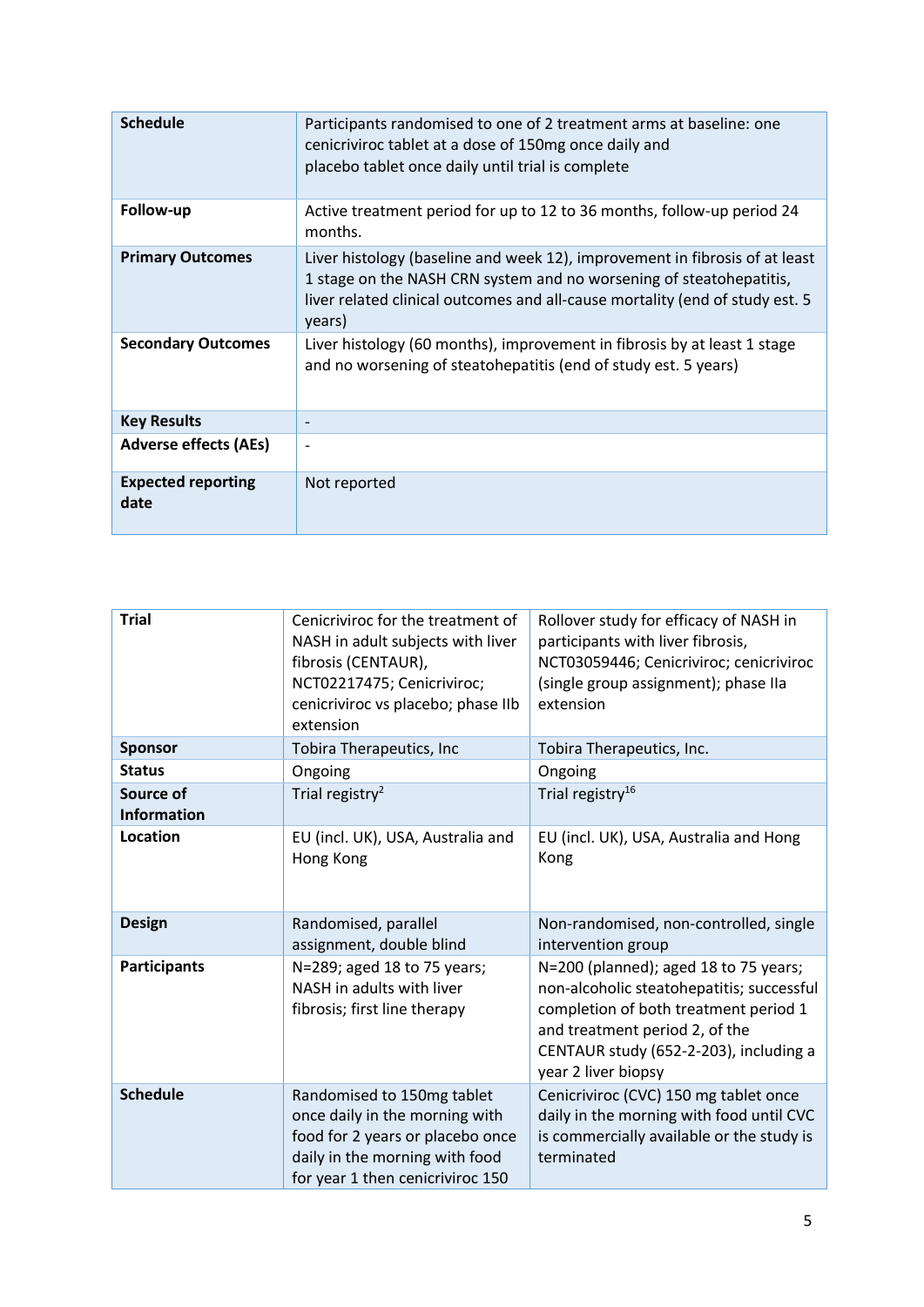|                                   | mg tablet once daily in the<br>morning with food for year 2                                                                                                                                              |                                                                         |  |
|-----------------------------------|----------------------------------------------------------------------------------------------------------------------------------------------------------------------------------------------------------|-------------------------------------------------------------------------|--|
| Follow-up                         | Not reported                                                                                                                                                                                             | Not reported                                                            |  |
| <b>Primary Outcomes</b>           | Histological improvement in<br>non-alcoholic fatty liver disease<br>(NAFLD) activity score (NAS)<br>score with no concurrent<br>worsening of fibrosis stage<br>(NASH CRN system) [time frame:<br>year 1] | Number of participants with treatment-<br>emergent adverse events (AE). |  |
| <b>Secondary Outcomes</b>         | Complete resolution of<br>steatohepatitis with no<br>concurrent worsening of fibrosis<br>stage [time frame: year 1]                                                                                      | Not reported.                                                           |  |
| <b>Key Results</b>                | Not reported                                                                                                                                                                                             | Not reported                                                            |  |
| <b>Adverse effects (AEs)</b>      |                                                                                                                                                                                                          |                                                                         |  |
| <b>Expected reporting</b><br>date |                                                                                                                                                                                                          |                                                                         |  |

# **ESTIMATED COST and IMPACT**

# **COST**

The cost of cenicriviroc is not yet known.

# **IMPACT – SPECULATIVE**

# **IMPACT ON PATIENTS and CARERS**

- $\Box$  Reduced mortality/increased length of survival  $\Box$  Reduced symptoms or disability
	-
- Other*: potential improvement in quality of life for carers improved patient convenience, wider societal benefits (e.g. earlier return to normal activities, including employment)* □ No impact identified

# **IMPACT ON HEALTH and SOCIAL CARE SERVICES**

| ⊔        | Increased use of existing services   |     | Decreased use of existing services |
|----------|--------------------------------------|-----|------------------------------------|
| <u>ы</u> | Re-organisation of existing services |     | Need for new services              |
|          | :Cher                                | l×l | None identified                    |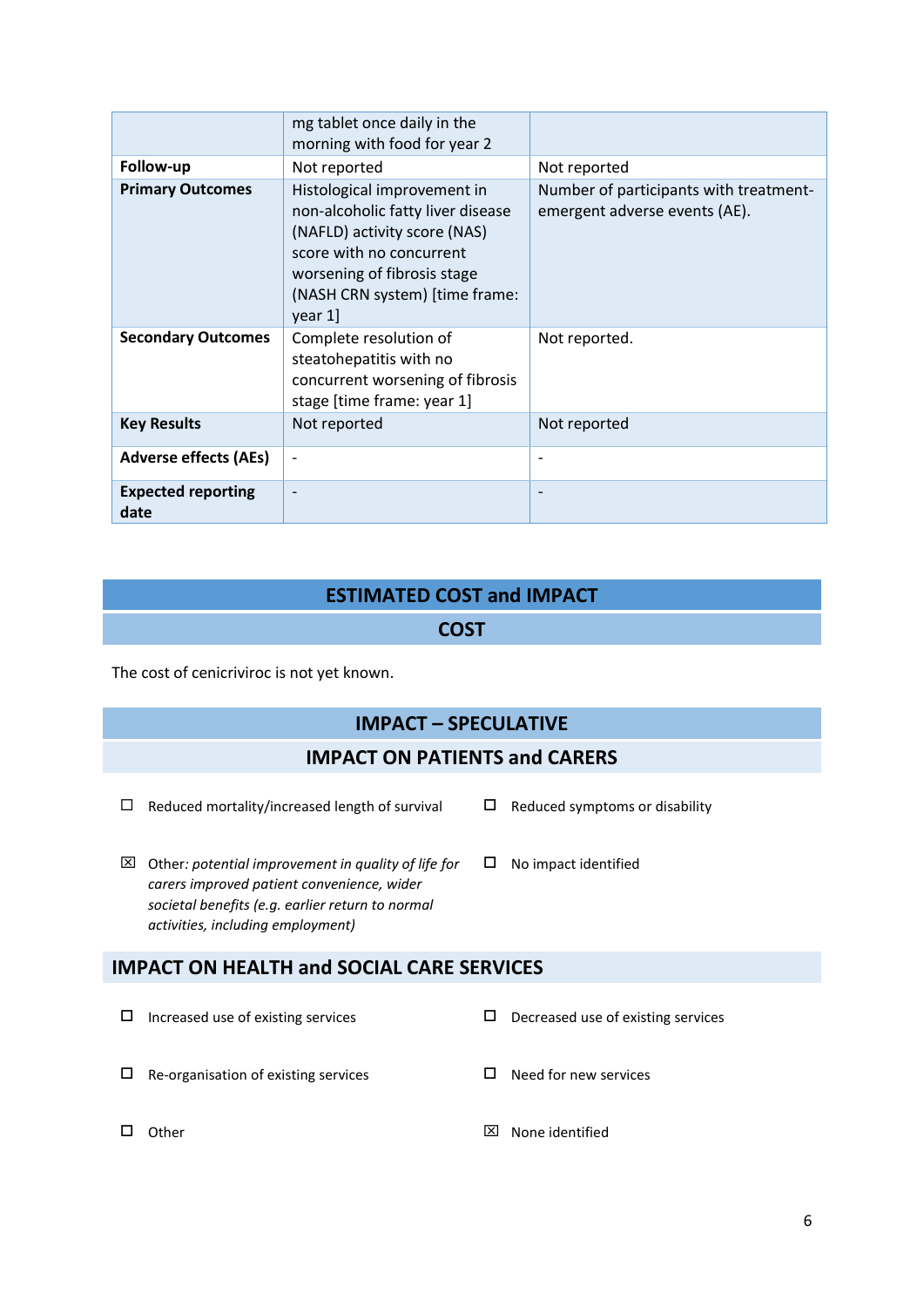# **IMPACT ON COSTS and OTHER RESOURCE USE**

- $\Box$  Increased drug treatment costs  $\Box$  Reduced drug treatment costs  $\Box$  Other increase in costs  $\Box$  Other reduction in costs Other: *unknown cost of new therapy* None identified **OTHER ISSUES**  $\boxtimes$  None identified
- $\square$  Clinical uncertainty or other research question identified: *specify*

# **REFERENCES**

- 1 Tobira Therapeutics. Cenicriviroc (CVC) is currently in clinical development for non-alcoholic steatohepatitis (NASH) in adults with liver fibrosis and primary sclerosing cholangitis (PSC). [online] 2016; Available from:<http://www.tobiratx.com/pipeline/cenicriviroc/> [Accessed 5 May 2017]
- 2 ClinicalTrials.gov. Efficacy and Safety Study of Cenicriviroc for the Treatment of NASH in Adult Subjects With Liver Fibrosis (CENTAUR). [online] 2016; Available from: <https://clinicaltrials.gov/ct2/show/NCT02217475> [Accessed 5 2017]
- 3 ClinicalTrials.gov. AURORA: Phase 3 Study for the Efficacy and Safety of CVC for the Treatment of Liver Fibrosis in Adults With NASH. [online] 2017; Available from: <https://clinicaltrials.gov/ct2/show/NCT03028740> [Accessed 5 2017]
- 4 ClinicalTrials.gov. PERSEUS: Preliminary Efficacy and Safety of Cenicriviroc in Adult Subjects With Primary Sclerosing Cholangitis. [online] 2016; Available from: <https://clinicaltrials.gov/ct2/show/NCT02653625?term=Cenicriviroc&rank=6> [Accessed 5 2017]
- 5 ClinicalTrials.gov. ORION: Effects of Cenicriviroc on Insulin Sensitivity in Subjects With Prediabetes or T2DM and Suspected NAFLD. [online] 2016; Available from: <https://clinicaltrials.gov/ct2/show/NCT02330549?term=Cenicriviroc&rank=10> [Accessed 5 2017]
- 6 Tobira Therapeutics. Our Product Candidates. [online] 2016; Available from: <http://www.tobiratx.com/about/> [Accessed 5 2017]
- 7 Chalasani N, Younossi Z, Lavine JE, Diehl AM, Brunt EM, Cusi K, et al. The Diagnosis and Management of Non-alcoholic Fatty Liver Disease: Practice Guideline by the American Gastroenterological Association, American Association for the Study of Liver Diseases, and American College of Gastroenterology. Gastroenterology. 2012;142(7):1592-609.
- 8 Hallsworth K. Liver Disease? But I don't even drink! [online] 2017; Available from: [http://www.nihr.ac.uk/05-development/newsroom/blog-DO-NOT-DELETE/liver-isease-but-i](http://www.nihr.ac.uk/05-development/newsroom/blog-DO-NOT-DELETE/liver-isease-but-i-dont-even-drink.htm)[dont-even-drink.htm](http://www.nihr.ac.uk/05-development/newsroom/blog-DO-NOT-DELETE/liver-isease-but-i-dont-even-drink.htm) [Accessed 5 2017]
- 9 British Liver Trust. Non-Alcohol Related Fatty Liver Disease [online] 2017; Available from: [https://www.britishlivertrust.org.uk/liver-information/liver-conditions/non-alcohol-related](https://www.britishlivertrust.org.uk/liver-information/liver-conditions/non-alcohol-related-fatty-liver-disease/)[fatty-liver-disease/](https://www.britishlivertrust.org.uk/liver-information/liver-conditions/non-alcohol-related-fatty-liver-disease/) [Accessed 5 2017]